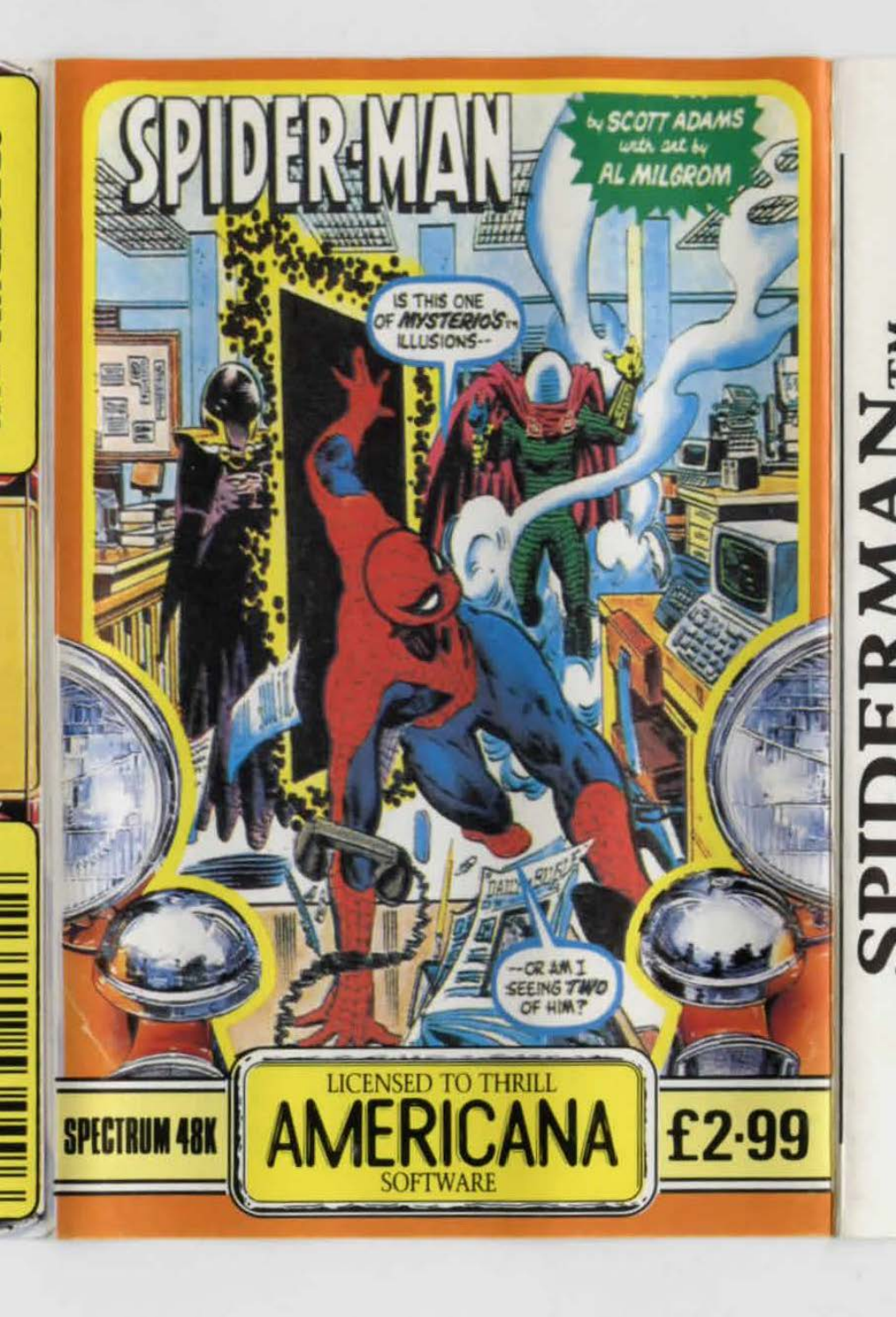# **SPIDERMANTM**

### by SCOTT ADAMS with art by AL MILGROM

So – there is more to come. In fact, the complete storyline spreads across the entire series of 12 comic-strip adventures, all involving different Marvel characters, and each story launches you into a separate and complete

#### What is an Adventure?

If you have never played an adventure game before then you are in for a real treat. Adventuring permits the player to move at will within the game environment, and to examine objects for clues that will help reach the objective of the game.

For example, an adventure might start thus:

l'MINAROOM.VISIBLEOBJECTSAREARUBY-ENCRUSTEDBOXANDACLOSED DOOR. TELLMEWHATTODO.

You may want to start by entering a direction (North, South, up, down etc.) to see if you can leave the room. Chances are, though, that you will have to find a way to get through the door. So, let's try something simple. You type:

*OPEN THE DOOR* 

But the computer answers in no uncertain terms:

SORRY, IT'S LOCKED. WHAT SHALL I DO?

Since the ruby-encrusted box appears to be the only other object in the room, let's take a closer

look. You type:

*TAKE THE RUBY-ENCRUSTED BOX.* 

However, the computer responds with:

SORRY, I JUST DON'T UNDERSTAND

Don't despair, Pilgrim. The nature of adventuring is such that the computer will generally not understand adjectives, so we must simplify our command. Try again, and type:

*TAKE THE BOX* 

This time the computer says:

 $O.K.$ 

By saying O.K. the computer is telling you that it has understood your command and the box has now been taken. To check this you can type:

*INVENTORY* 

The computer now responds with:

I AM CARRYING: A RUBY-ENCRUSTED BOX

Now let's take a look inside.

*OPEN THE BOX* 

 $Q_K$ 

*EXAMINE THE BOX* 

O.K. THERE IS A KEY AND A RARE POSTAGE STAMP

TAKE THE KEY

Then:

*UNLOCK THE DOOR* 

Computer responds:

O.K. THE DOOR OPENS

At last we are out and the first obstacle has been successfully overcome. You are on your way.

#### Some Useful New Features

There are several new features which have been introduced in Spider-Man to help you interact more easily with your computer.

1) Stringing together of more than one command using 'Then' or a comma (,), e.g.

*GET THE BOX, OPEN THE BOX THEN TAKE THE KEY* 

2) The use of full sentences, e.g.

*GOALLTHEWAYUP. TAKE THE GEM FROM THE AQUARIUM. TALK TO MADAME WEB.* 

3) The ability to take or drop more than one object at a time, e.g.

*TAKE EVERYTHING DROP THE GEMS DROP ALL* 

#### Some Helpful Word

Although, the vocabulary accepted by your computer is extensive, you may find the words listed below to be of some use as you set about your adventure. Remember these are just a few of the many words available.

*CLIMB, MOVE, TALK, TAKE, PUSH, DROP, EXAMINE,* GO, *ENTER, READ, LEAVE, QUIT, SAVE, LOOK, OPEN, TURN, PUU, RAISE, DIG, LISTEN, JUMP* 

Finally, the computer can understand much more than you may think, so experiment.

**One Letter Commands**<br>You may use the following single keys to perform a variety of tasks and to expedite playing time.<br>Type the letter for the function you want then hit return.

[CJ- rum on/off lowercase (Apple only). [V] - turn on/off optional Vortrax speech unit (or printer output

on Apple or Atari only).<br>
[Z] – turn on/off graphics mode (Graphic disk versions only).<br>
[ENTER] – review text window (Graphic disk versions only).<br>
[N],[S],[E],[W],[U],[D] – go north, south, east, west, up or down.

[O] – output to printer (Atari only).<br>
[A] – Atari character set (Atari only).<br>
[B] – script-style character set (Atari only).

 $[L]$  – look.

[I] - take inventory of items carried.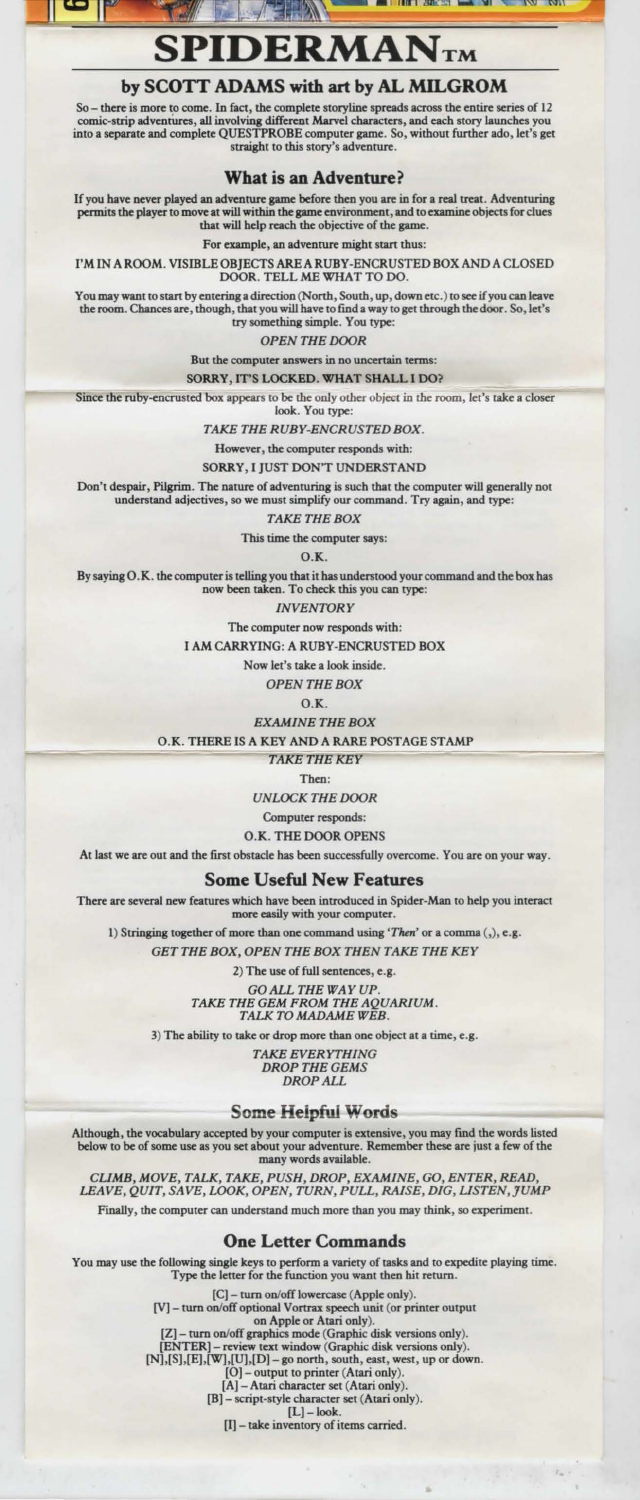#### **Descriptions of Marvel Characters You May Meet**

Spider-Man - Friend<br>Real name: Peter Parker.

 $Occu$ *pation:* Freelance photographer, adventurer.

Identity: Secret.

*Base ofOperatimu:* New York City.

Origin: Parker was bitten by a massively irradiated spider and as a result, soon found that he had gained the abilities of a spider and hugely increased strength. Using his new-found powers, Parker started a short-lived show-business career that was soon given up in favour of crime-fighting. Peter Parker now works for the Daily Bugle as a freelance photographer, mainly selling

photographs of Spider-Man in action.<br>Weight: 165lbs. Eyes: Brown *Height:* 5'10" *Weight:* 165lbs. *Eyes: Brown Hair: Brown* 

Powers: Spider-Man possesses superhuman strength, reflexes and equilibrium, the ability to cling to almost any kind of surface, and a subconscious danger sense (Spider-sense). He can lift up to 10 tons, and his reflexes are on average 15 times faster than a normal man.

*Weapons:* Spider-Man bas developed a spider-like web-spinning device and a silk-like compound **that mimics a spider's narural abilities.** 

Madame Web-Friend<br>*Real Name:* Cassandra Webb.

*Occupation:* Professional medium.

Identity: Publicly known.

**Base of Operations: New York City.** 

*Origin: Cassandra Webb has been blind since birth but discovered at an early age that she* possessed clairvoyant abilities. She became a professional medium later in life but was stricken b a disease of the nervous system which left her totally dependent upon a large spider-web like life

support system equipped with robot arms that take the place of her useless limbs.<br>  $Height: 5'6''$  Weight: 110lbs. Eyes: Pale grey Hair: Black and silver. *Height: 5'6" Weight: 110lbs. Eyes: Pale grey Hair: Black and silver.* 

Powers: Madame Web possesses a number of psychic sensory powers. With great concentration she is able to scan people's thoughts or project her own thoughts into the minds of others. She also has the ability, to a limited extent, to predict future events.

Electro - Foe<br>*Real Name: Maxwell Dillon. Occupation:* Professional criminal.

Identity: Publicly known.

*Bart of Operatimu:* Mobile.

Origin: While working for an electrical power company, Dillon was struck by lightning which

caused a mutagenic change in his nervous system. This resulted in him becoming a

human electrical capacitor.

Height: 5'11" Weight: 165lbs. Eyes: Blue Hair: Red-brown.

Powers: Electro has the ability to generate electrostatic energy (up to 1,000 volts per minute) and is able to store up to 100,000 volts at any time. This can be discharged at a controlled rate, with anything from one volt, to the full 100,000 being released at a time (capable of killing a man at a range of ten feet). He can release a bolt of lightning which can travel up to 100 feet at a speed of 1, 100 feet per second. Electro is also capable of travelling at great speed along electrical power

lines simply by creating imbalances in his magnetic field, and he can manipulate certain electronic **devices to a limited extent.** 

Sandman - Foe<br>*Real Name:* William Baker.

*Occupation:* Former professional criminal.

Identity: Publicly known.

*Hase of Operations: Mobile* 

*Origin: Baker was on the run from the police after escaping from prison in New York. He* sheltered in a nuclear testing site where he was exposed to a massive dose of radiation. This caused his body to take on the properties of animated sand.<br>
Height: 6'1" Eyes: Brown Weight: 450lbs Hair:

*Heigltl:* 6' 1" *Eyes:* Brown *Weight:* 4501bs *Hair:* Brown

Powers: Sandman can convert all or part of his body to sand, compact his body to make it as hard as sandstone or loosen it to make him invulnerable to physical attack.

Mysterio-Foe

*Real Na'"":* Quentin Beck.

*Occupation:* Former Hollywood special effects designer, now professional criminal.

Identity: Known to police, secret to the public.

**Base of Operations: Mobile.** 

*Origin:* Beck was an extremely accomplished stunt man and special effects designer before he set himself the task of killing Spider-Man and taking his place, but as Mysterio, he was defeated and **ended up in prison.** 

*Htigltl:* 5' 11 " *Weight* 175lbs *Eyes:* Blue *Hair:* Black

*POWl!rS:* **Mystcrio is a skilled fighter and athlete, a master hypnotist and illusionist. He wears a** 

'fishbowl' type helmet with an oxygen supply; carries portable projectors for the creation of large-scale illusions, and has canisters attached to his back which emit a thick gas which not only **obscures vision but also acts against Spider-Man's spider-sense.** 

Ringmaster- Foe

Real Name: Maynard Tiboldt.

*Occupation:* Circus ringmaster and professional criminal.

Identity: Publicly known.

**Base of Operations: Mobile.** 

Origin: Born into a circus family in Austria, Tiboldt became the master of his own circus after the **""'9eeona-wor1d-wa:r-uia-ca:mc to Amen.ca. HvwcTu he soon discovered thath.ii ;mall** cin:~ **ccu1d**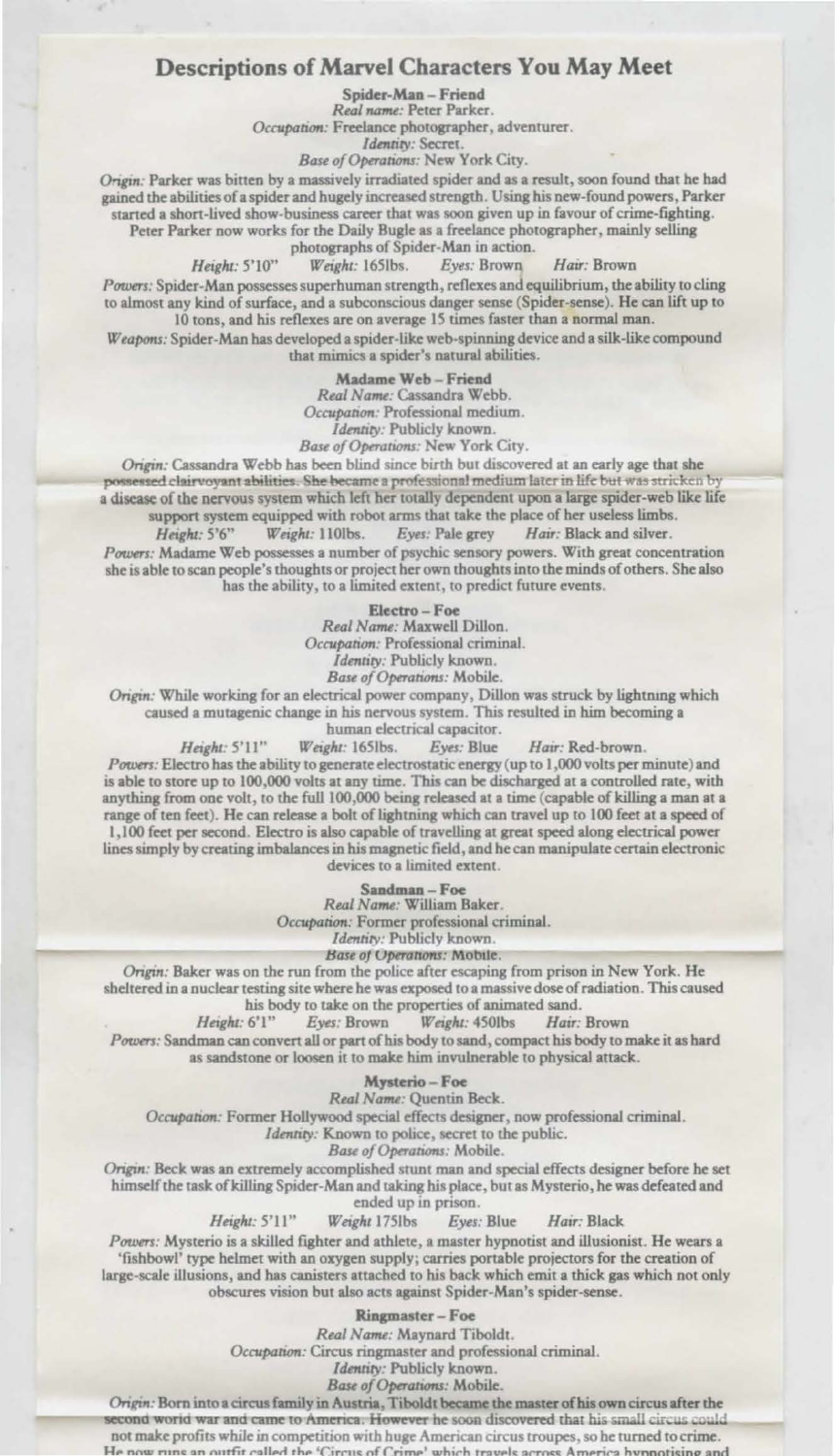second world war and came to America. However he soon discovered that his small circus coun<br>not make profits while in competition with huge American circus troupes, so he turned to crime. He now runs an outfit called the 'Circus of Crime' which travels across America hypnotising and

robbing its audiences.<br>Weight: 190lbs Eyes: Green

*Height: 6'1" Weight: 1901bs <i>Eyes: Green Hair: Grey-black Powers: Ringmaster has some skill in acrobatics and hand-to-hand combat but his main skills lie* in hypnosis through the 'nullatron' device, concealed in his top hat. The hat is also equipped with projectors which transmit bright lights through a spinning disc mounted on the front. These lights can daze and disorient potential victims, making them less able to resist his mind-control.

Doctor Octopua - Foe

Real Name: Otto Octavius.

*Occupation:* Ex-atomic research consultant, criminal mastermind.

*Identity: Publicly known.* 

**Base of Operations: New York City.** 

*Ongin:* Octavius constructed a chest harness wilh four tentacle-like arms to enable him to manipulate radioactive substances at a safe distance. In a freak accident the harness became bonded to his skin and nervous system due co uposurc to radiation.

 $Weight: 2451bs$ 

Powers: Dr. Octopus can mentally control his four electronically powered telescopic limbs to great effect. Each tentacle is five inches in diameter, can be extended from a length of six feet up to a maximum of twenty-four feet. The arms each end in lhrce pincers capable of gripping wilh a force of up to 175 pounds per square inch, and rotating a full 360 degrees in a screwdriver-like fashion. Each tentacle can lift 3 tons and travel at speeds of up to 90 feet per second. By spinning his arms like a giant fan, Dr. Octopus can create a wind of up to 50 miles per hour. The limbs can be separated from their harness and controlled by Octopus at distances up to 900 miles.

Lizard-Foe

-------------R"'I Na.....- Dr. Curtis Cooncrs. t:MpallOn.· m ugm.

*Identity:* Secret.

Base of Operations: New York City and West Palm Beach, Florida.

*Origin:* Conners was an army surgeon until his arm was amputated following a wound in the Korean war. He turned to the study of reptiles and became a leading authority. He discovered the chemical that allows reptiles to regenerate, and when he applied it to himself, he found that not only was his arm regenerated but his whole body took the form of a reptilian-humanoid.<br>  $Height: 5^{\circ}11^{\prime\prime}$  Weight: 175lbs Eyes: Blue Hair: Brown *Weight:* 175lbs

Powers: The Lizard can lift up to 12 tons, jump over 18 feet, and run at 45 miles per hour. His reactions are about twice the speed of a normal man, and his 6'6" tail can be moved at a speed of

100 feet per second.<br>Hydro-Man - Foe

Real Name: Morrie Bench.

A man who can transform all or part of his body into water.

Chief Examiner -?

The mysterious overseer of the QUESTPROBE Series, as yet very little is known about him.

Saving Your Adventure for Later Play

An adventure will often last longer than the time available in a single sitting. You may save the game you are playing and return later to take up where you left off. To save a game in progress, type SAVE GAME at any time; you can save to tape or to disk.

To load a saved game simply answer *YES* to the question WANT TO LOAD A PREVIOUSLY SAVED GAME? at the start of the adventure.

To end a game in progress, type QUIT. If you intend to continue the game at a later date be sure to save the game before using this command.



Type LOAD"" and press ENTER. Press PLAY on the cassette recorder.

Manufactured and published in the U.K. by Adventure Soft UK Ltd. Exclusively distributed by AMERICANA, Units 2 & 3, Holford Way, Holford, Birmingham B6 7AX. © 1986 Adventure Soft UK Limited.

Copyright subsists on this program. All rights of the producer reserved. Unauthorised broadcasting, diffusion, public performance, copying or re-recording, hiring, leasing, renting and selling under any exchange or repurchase scheme in any manner is prohibited.

> Qucstprobc is a trademark co-owned by the Marvel Comics Group and Scort Adams, Inc., Artwork and text; Copywrite © 1984 Marvel Comics Group. A Division of Cadence Industries Corp. All rights reserved. Game design: Copywritc  $© 1984$  Scott Adams, Inc. All rights reserved.